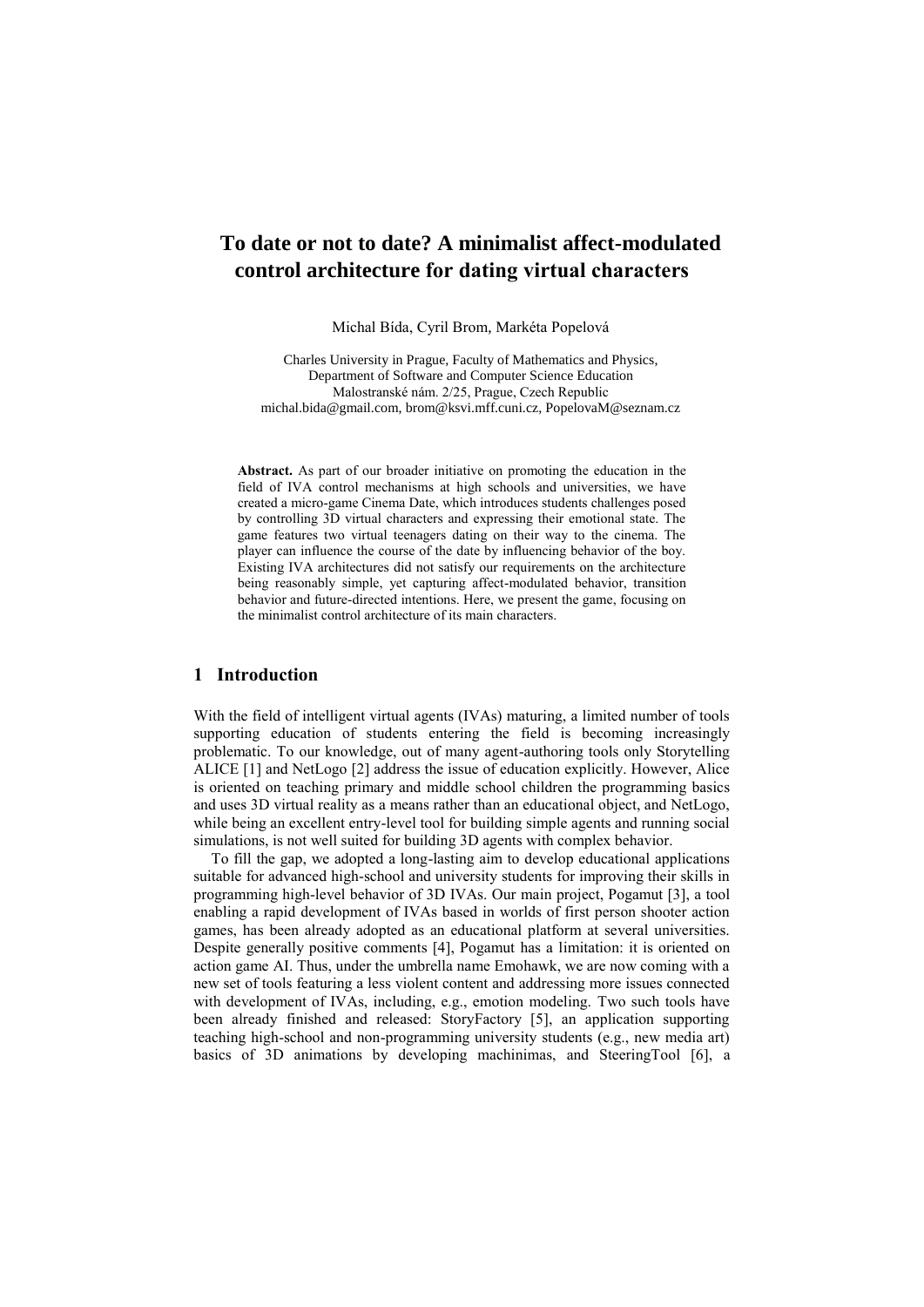simulation for teaching the topic of IVA navigation. Meanwhile, as a prequel to the Emohawk package, we have developed a micro-game Cinema Date to draw attention of students to several key IVA issues. The focus of this paper is this game.

In the present version of the game, a simple narrative is played out by two IVAs: Barbara and Thomas. The player observes the narrative from the third-person perspective (Fig. 1). At the beginning of the story, the characters agree to go to the cinema, and during their approximately two minutes long walk there, the player has the opportunity to influence the behavior of the boy towards the girl. In case of no player input, the characters will be engaged in a casual dating conversation; however, the player can make the characters to argue with each other by making Thomas acting strangely. The story has two possible ends: either the characters make it to the cinema together or Barbara breaks up with Thomas, which is the player's goal. The exact course of the story is emergent and depends on the player's actions, the characters' current state and a limited random element. Note that the story will actually have four variants in the final version of the game: a player will be allowed to choose on behalf of which character to play and whether the game goal is negative or positive (i.e., to reconcile an initial tension between the characters).

The IVAs act in a virtual city we developed for UnrealEngine2Runtime. For affect simulation, we use the ALMA model [7] and recognize about 50 events triggering eight OCC [8] emotions. Characters exhibit eight different complex behaviors that are triggered by about 20 reactive rules. The behaviors are expressed by means of about 200 mo-caped animations, 50 emoticons and colored bubbles around characters heads expressing the characters' overall feeling. Examples of actions include: joke, compliment, insult, slap, apology, question, speaking, laugh, kiss, touch, bump, etc. The player can make Thomas a) to perform a positive or a negative action to Barbara, b) to increase or decrease his distance from Barbara, c) to change the angle in which he is following her, and d) to switch between a normal walking and a "silly" walking style. Barbara's reaction depends on her emotional state and the action of Thomas, e.g., when Thomas starts walking silly, Barbara may ask him to stop it. Her action may also trigger a reaction of Thomas, resulting in a short sequence of actions between the characters (with the player triggering the chain with the first action).

When specifying this scenario, we had several goals in mind. We wanted to show students that IVAs are fun and life-like, to immerse them in a VR environment and to motivate them to play with the scenario and explore its possibilities. Though the game is short, its state space is already large. From the pedagogical standpoint, we wanted to highlight the distinction between an *autonomous* agent and a user controlled 3D VR puppet (with which students become familiarized using StoryFactory tool). Additionally, the game, when supplemented with a teacher's explanation, introduces students the issues of IVA navigation, emotion modeling and reactive behavior.

Our major technical issue was the development of the IVAs' control architecture, balancing its complexity so that we can describe intended behavior but not burden the designer during development with the architecture's superfluous features or wasting computational resources in run-time due to the architecture's superfluity. Additionally, the architecture should serve well for demonstrative purposes regarding novices to the IVA field. Different architectures suit different purposes, as highlighted by the empirical study [9].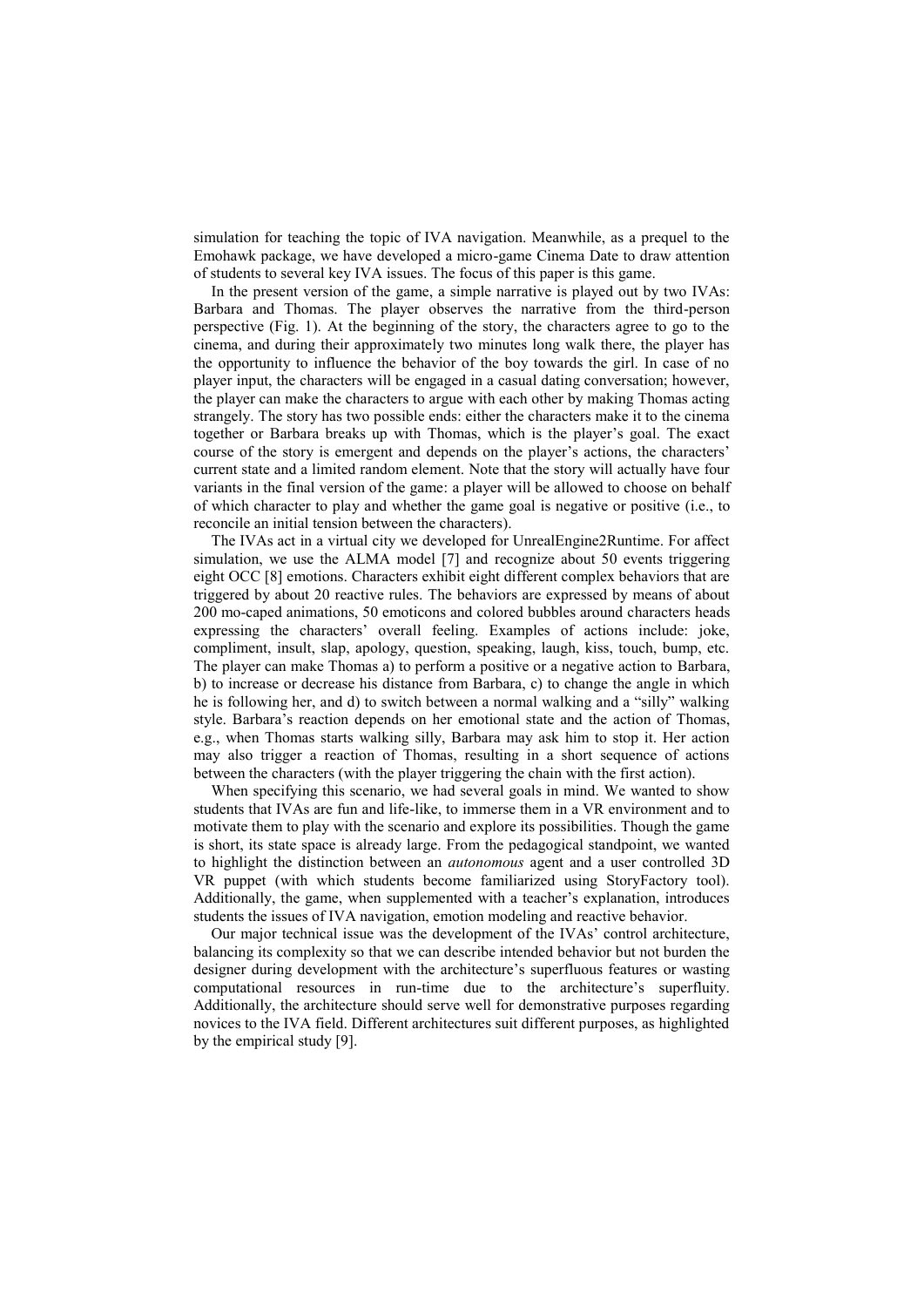We required the architecture 1) to allow us to define the overall story shape yet to generate behavior in an emergent manner within the story boundaries. We further needed to handle: 2) reactive behavior with transitions (to swiftly change behavior and depict a transition behavior), 3) affective behavior (to portray emotions), 4) occasional future-directed intentions (to make the overall behavior more persistent), 5) a limited user interaction, 6) synchronizing the characters. Solutions friendly from the designer's perspective and operating in a timely fashion, such as finite-state machines (FSMs), behavior trees [10] or the reactive planner POSH [11], are insufficient due to Requirement (4) and partly (2), (3) and (6). Advantages of complex solutions, e.g. [12, 13, 14], addressing issues beyond our needs, such as equipping agents with general planning abilities and/or making them plausible emotionally and cognitively, comes at a price: increased design time and/or slower real-time computation. Complex reactive approaches that work in a timely fashion, such as ABL language [15], can still overburden the designer. Additionally, these solutions may be too complex for entry-level demonstration.

Thus, we have developed our own control architecture for IVAs: an affectmodulated action selection mechanism working with transition behaviors, futuredirected intentions, and with a very simple "drama manager" for synchronizing the characters and making high-level adjustments to the story in real-time. Technically, our mechanism can be conceived as an extension to classical finite state-machines and simple rule-based systems. Its strength lies in adding several features without which would the development of stories of the Cinema Date's complexity be problematic.

The goal of the rest of this paper is to present this architecture. It is detailed in Section 2. Section 3 discusses the architecture's strengths, limitations, and scalability.



**Fig. 1. Cinema Date examples.** Upper left: an overview of the city. Upper right: Thomas performs "silly" walking. Lower left: Characters argue. Lower right: Thomas is angry.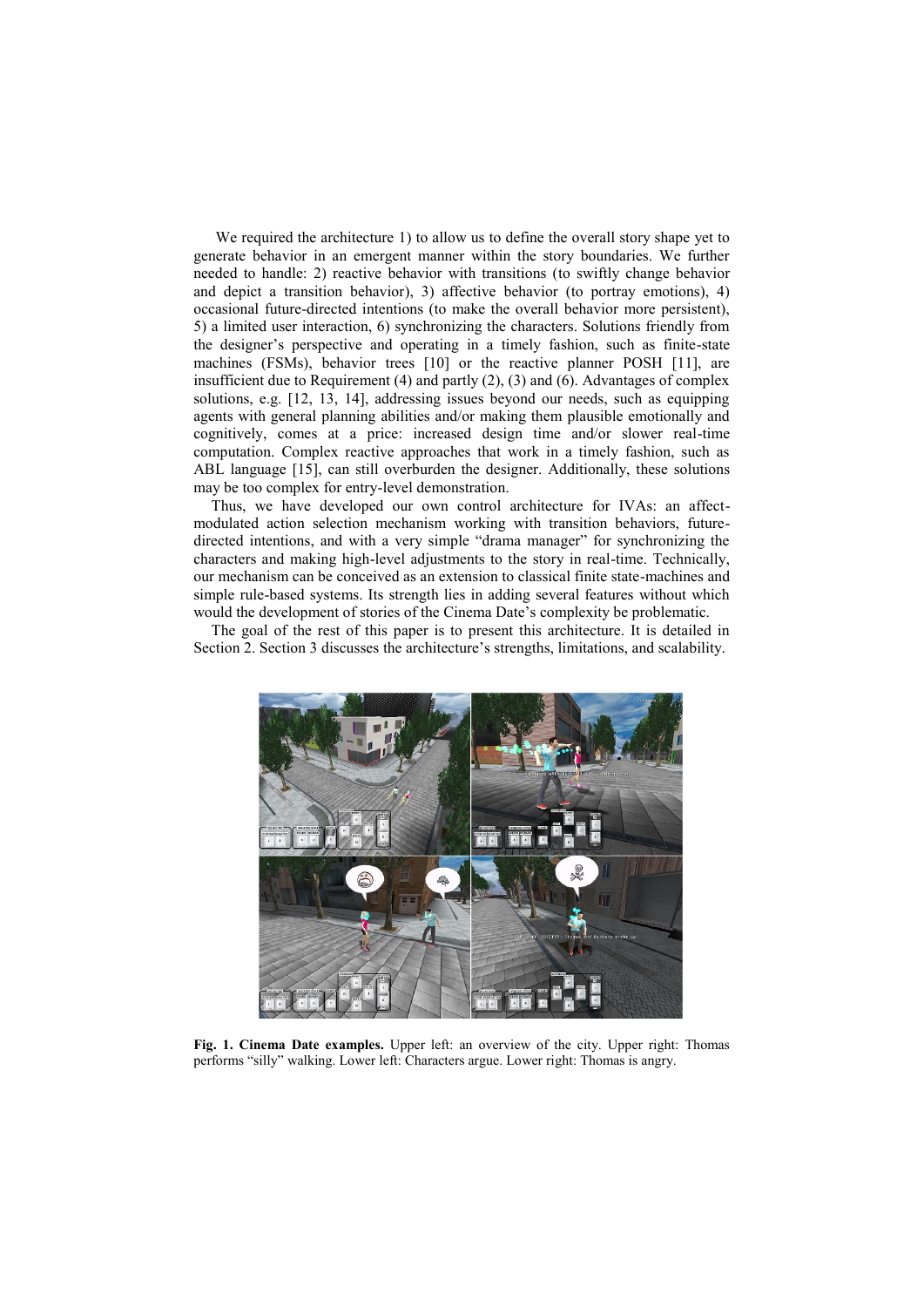## **2 Control architecture of Cinema Date's characters**

The architecture features 2 kinds of procedural entities, actions and behaviors, and 3 control modules: reactive factories making top-level decisions, an appraisal module appraising events, and a user interaction module handling the user input (for Thomas).



**Fig. 2. Control architecture of a single agent.** Priorities are given in circles. (F.) represents a frozen behavior. The drama manager is not portrayed here. See text for further explanation.

**Actions.** Actions are used to capture atomic behavior. Everything our IVAs can do is represented by an action. An example is slapping the other character or laughing (in these cases, the respective action runs an animation and shows an emoticon). Every action goes through an initialization, an execution and a clean up phase.

**Behaviors.** A behavior organizes actions to sequences to achieve the behavior's goal, which can be, for instance, "to lead the other agent to a certain place". Every behavior has a fixed priority and can be *succeeded* or *failed* with respect to its goal. An agent can have only one behavior *active* at a time.

So far, the notion of behavior is similar to how behaviors are used in other simple control architectures. However, to fulfill Requirement (2) on transitions, we augmented behaviors so that every behavior can pass through the following stages during its lifetime:

- *Init.* This stage executes preparations for the behavior if necessary.
- *Execution.* This is the main state of the behavior life cycle and it executes the normal course of the behavior.
- *Freezing.* It may happen that a behavior with a higher priority (HPB) should take control over the agent and the currently active behavior (CAB) should be interrupted. Before that happens, the CAB's freezing phase is executed, which allows us to specify the initial part of the behavioral transition if needed.
- *Resuming.* If frozen before, this stage is executed first after de-frosting.
- *Finishing.* When the behavior succeeds or fails, clean up actions or a transition to the next behavior can be executed here before the behavior is discarded.

A transition behavior can be executed when a) a CAB is interrupted by a HPB, b) a CAB ends and a frozen behavior is resumed, or c) a CAB ends and a new behavior is initialized. In each case, the transition behavior has an outgoing and an incoming part,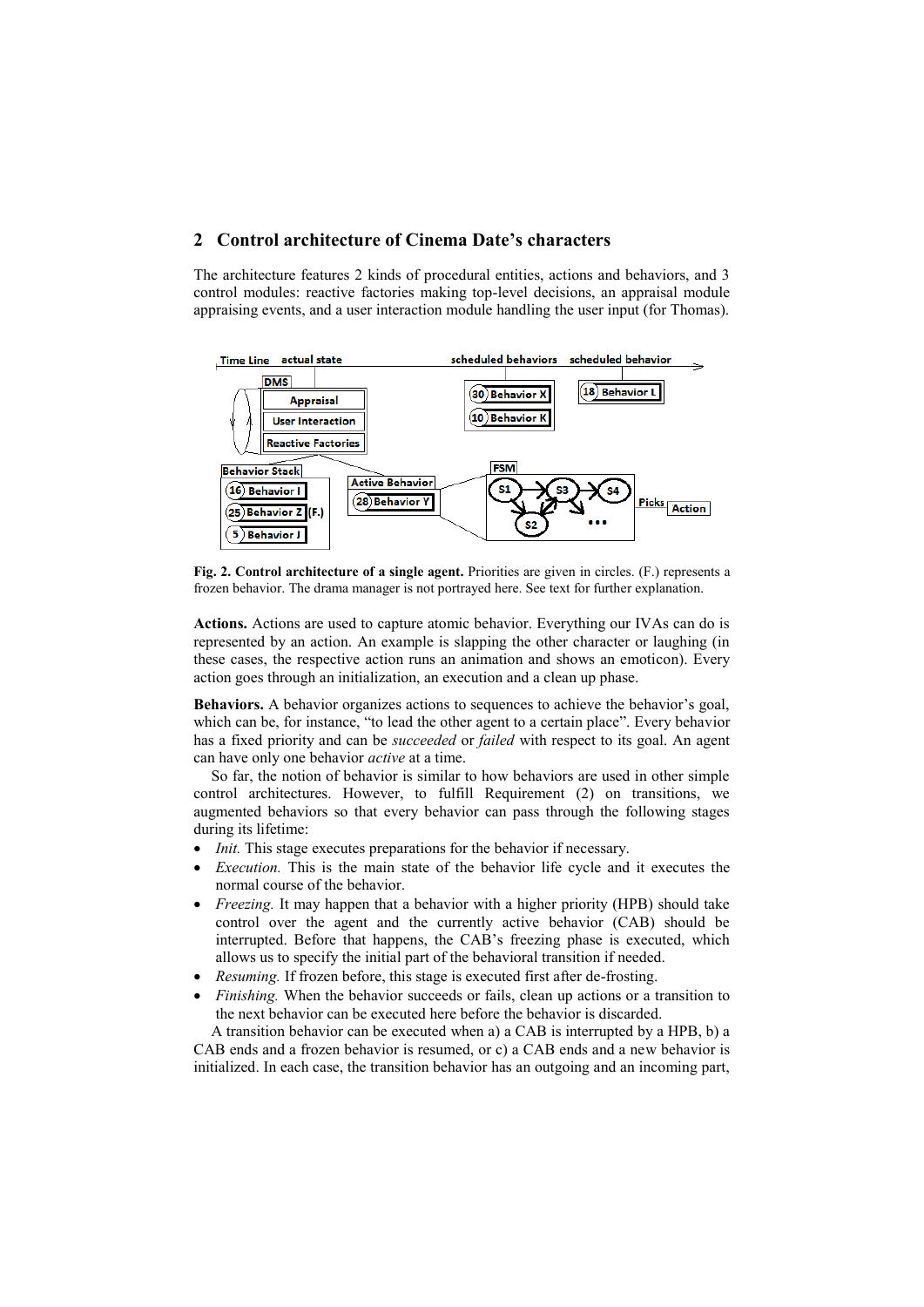which can be implemented in respective stages of the two behaviors. The two parts can be linked smoothly since the two behaviors are informed about each other.

In order to represent decision making, a FSM is embedded in each stage of every behavior. FSMs in execution stages are complex ones, other FSMs are usually simple.

Behaviors competing for execution at a particular moment are represented on the behavioral stack. Behaviors scheduled for execution in future, i.e., future-directed intentions, are linked with the time-line (Fig. 2).

**Decision making system (DMS).** The DMS works in a cycle. Every cycle, three control modules evaluate the events in the environment (Fig. 2). The appraisal module (AM) matches events using reactive rules, appraises them by OCC variables, sends them to the ALMA model as an input and processes the ALMA output emotions. Reactive factories module (RF) use rules to monitor the agent and the environment state and generates new behaviors either on the behavior stack or the time-line, or it removes a behavior from there. The user interaction module (UM) changes (based on the user input) Thomas' parameters, e.g. distance between him and Barbara when he is following her, and generates or removes new behaviors similarly to the UM. After the modules finish their job, the DMS checks the time-line and moves all behaviors scheduled for the current time to the behavior stack (if there are such behaviors). Then, one behavior that will execute a next action is chosen using the following rules (only the first applicable rule is employed):

- 1. If the CAB has just completed its finishing stage, it is discarded and the behavior with the highest priority is selected as the next CAB from the stack and the execution thread is passed on to it (to its init or resuming stage).
- 2. If the CAB is in any stage except the execution one, the control is given to it.
- 3. A behavior with the highest priority is selected from the stack. If it is the CAB, the control is given to it. If it is a different behavior, the CAB's freezing stage starts.

**Affect and behavior.** The AM processes output ALMA OCC emotions to generate one dimensional value for representing social affect between the two characters. We call this value ranging from -1 to 1 "a feeling". It resembles the pleasure dimension from dimensional theory of emotions, but in our scenario it is valenced to a character. This value is taken into account in individual behaviors and reactive rules in the RF, and it determines the color of the bubbles around the characters' heads.

**Representing the story.** The architecture offers a designer four key elements for representing a plot (Req. 1). First, the designer starts with capturing the basic story shape by using the time-line for scheduling behaviors with known time of execution, e.g., the designer can set behaviors for Barbara a) to lead Thomas to the cinema at the beginning of the story and b) to call her mother in the middle of the walk. Second, the designer defines a set of reactive factories to monitor the agent or environmental state and generate/remove behaviors accordingly. This mechanism enables two things: executing reactions on some events, e.g., by adding the "kiss girl" behavior after she made a compliment twice and the boy's feeling is high enough, and executing storyimportant behaviors that do not have a fixed, in advance known time of execution, e.g., "turn right" after the character arrives at a particular crossing. The former may also trigger a short sequence of follow-up behaviors. This mechanism also allows for generating (removing) future-directed intentions such as if the girl complains that a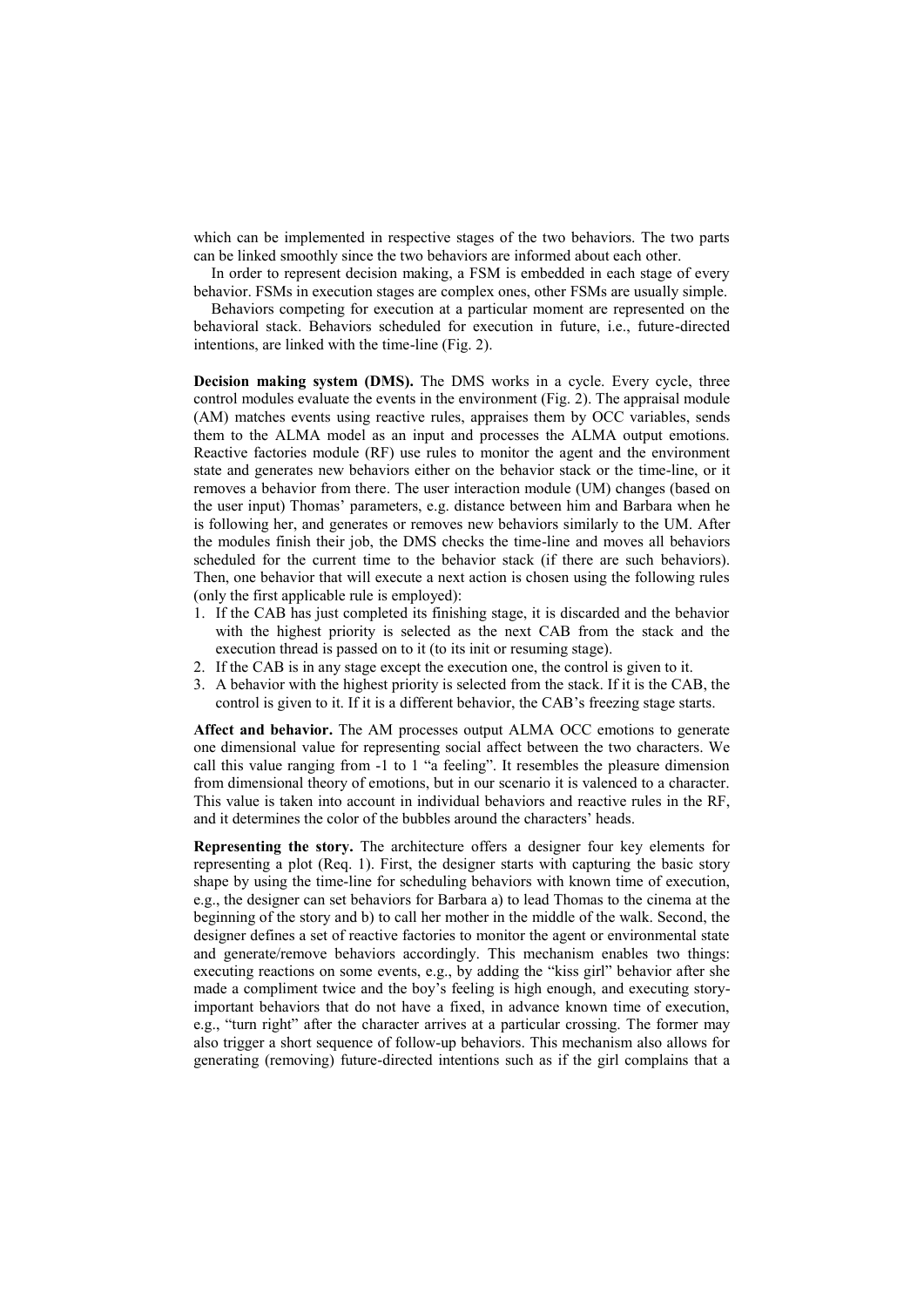particular boy's action was silly, the boy will do the same action on purpose half a minute later again. Third, the designer has the same opportunity to add/remove a behavior from within another behavior. Fourth, the architecture features a simple drama manager that allows for synchronizing agents and changing the overall story shape by removing all behaviors from the stack and/or the time-line of both characters at important story points, such as when the couple breaks up (however, we did not use the drama manager extensively).

## **3 Discussion and Future Work**

In this paper we have presented a control architecture for dating characters from a micro-game Cinema Date, a motivational prequel to our larger educational package Emohawk. The architecture is a compromise between simple mechanisms, such as finite-state machines, and complex solutions like ABL language. It goes beyond the simple mechanisms in that it enables easily i) modulating behaviors by emotions, ii) representing transition behaviors, iii) representing future-directed intentions, and iv) synchronizing the characters centrally and adjusting the whole story at important plot points. All of these are important requirements even for short plots featuring several IVAs that express emotions.

Technically, the game served as a case-study project on which we verified that the architecture works well for plots of our complexity. The design time is rather short, though deep testing of the characters' resulting behavior is, of course, needed due to partly emergent nature of the plot. Features  $(i) - (iii)$  of the architecture are exploited extensively in the game. The drama manager (iv) has not been employed to its full potential: arguably, it would be needed more urgently in a longer plot with several branches. At the time of writing this paper, we already know the architecture can be scaled well for a similarly long scenario with three characters and more than 15 different behaviors (which we already implemented as an extension to the Cinema Date plot). Scaling it for four characters and longer and branching plots, where the drama manager is expected to be used extensively, is a work in progress. A possible limitation of the architecture for some projects is that it does not feature concurrent behaviors. It also does not employ now popular hierarchical behavioral representation, except the fact that all of our behaviors comprise a FSM (cf. hierarchical FSM and behavior trees). We found the hierarchical approach unnecessary for our purpose.

The game also stands on its own as an educational simulation for quick introduction to the issues of IVA navigation, emotion modeling and reactive behavior. Preliminary evaluation of the game with 5 lecturers/teaching assistants with IVA background suggested that i) the game has indeed a large educational potential as judged by the lecturers subjectively, ii) the lecturers perceived well the internal emotional state of the character, but iii) the game goal can be achieved too easily. Though the easy game-play was intentional, we are currently considering making it more challenging. An evaluation on target subjects is planned, but we first want to have the four variants of the game-play mentioned in Introduction.

The project can be downloaded at: http://amis.mff.cuni.cz/emohawk/.